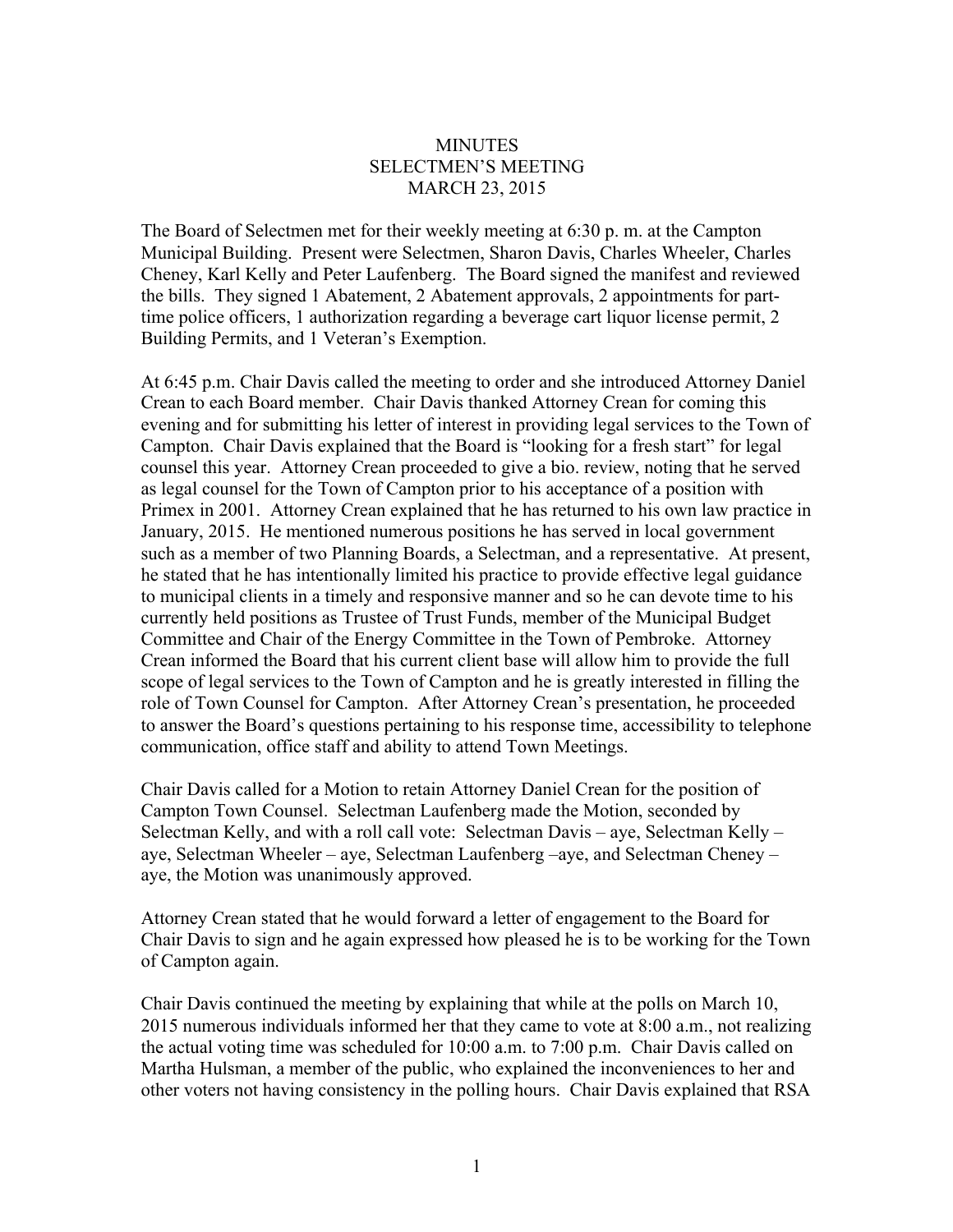669:25 governs the polling hours for a town election. "Polling hours for a town meeting or election shall be set by the selectmen or by a vote of the town." Chair Davis proposed that a Motion be made for the polling hours for elections be consistent with State and Federal election hours, i.e. 8:00 a.m. to 7:00 p.m. Chair Davis called on Selectman Laufenberg who made a Motion to set the polling hours for all elections to be consistent with State and Federal elections, between the hours of 8:00 a.m. to 7:00 p.m. The Motion was seconded by Selectman Wheeler, and with a roll call vote: Selectman Davis – aye, Selectman Kelly – aye, Selectman Wheeler – aye, Selectman Laufenberg – aye, and Selectman Cheney – aye, the Motion was unanimously approved. Chair Davis thanked Ms. Hulsman for attending the meeting and bringing this issue to the Selectmen to act on.

Chair Davis continued with approval of the public Minutes and Non Public Minutes of the last meeting. After one revision made by Selectman Wheeler to the Public and Non Public Minutes and Chair Davis made one revision to the Non Public Minutes, Chair Davis called on Selectman Laufenberg who made a Motion to approve the public Minutes and Non Public Minutes as revised. The Motion was seconded by Selectman Wheeler and both sets of Minutes were unanimously approved as revised.

There being some time before the Board's next appointment, Chair Davis called on Ann Marie to review correspondence. Ann Marie distributed to the Board a policy pertaining to fixed asset information, as required by GASB, (which bookkeeper, Diane Richards prepared), for the Board to review and discuss at the next meeting.

Ann Marie read a resignation letter to the Board from Angela Bain giving her resignation as Chairperson of the Supervisor of the Checklist. The Board accepted Mrs. Bain's resignation.

Ann Marie informed the Board that she asked Caroline Connors to submit a quote for the design and crafting of the sign designating the Town Clerk/Tax Collector's Office as the "Durgin Building". Ann Marie indicated that Caroline Connors designed the signs for Chesley's Pizza and the real estate office that existed across from the old Town Office. In Plymouth she designed the sign for Sunflowers, the barber shop, Edward Jones and the bakery. The quote received from Caroline Connors is in the amount of \$800.00 for the sign and a \$200.00 fee for hanging the sign on the building. Ann Marie passed the prepared design around to each Board member to view the actual colors presented. The Board was pleased with the design and quote and unanimously agreed to go forward with Caroline Connors' design and installation of same.

Ann Marie also mentioned that she needs to set up a meeting with herself, Chair Davis and Diane Richards to go over the new tax agreement format.

There being no further correspondence, Chair Davis called for a Motion to go into Non Public Session under RSA 91-A:3 ll(c) pertaining to a Park & Rec. issue. Chair Davis called on Selectman Kelly who made the Motion, seconded by Selectman Peter Laufenberg, and with a roll call vote: Selectman Davis –aye, Selectman Kelly – aye, Selectman Wheeler – aye, Selectman Laufenberg – aye and Selectman Cheney – aye, the